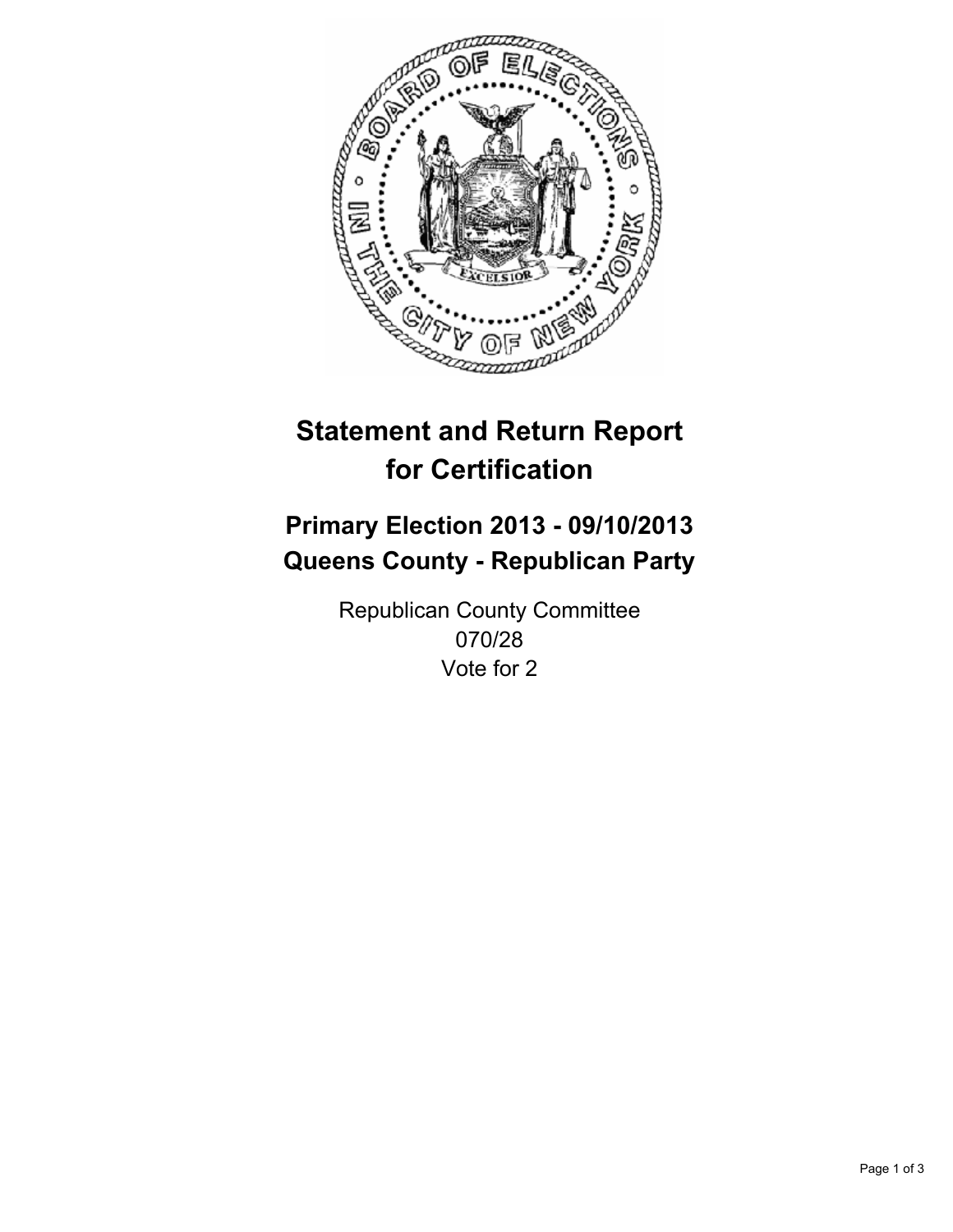

## **Assembly District 28**

| 0        |
|----------|
| $\Omega$ |
| 0        |
| 0        |
| $\Omega$ |
| 29       |
| 16       |
| 19       |
| 10       |
| 74       |
|          |